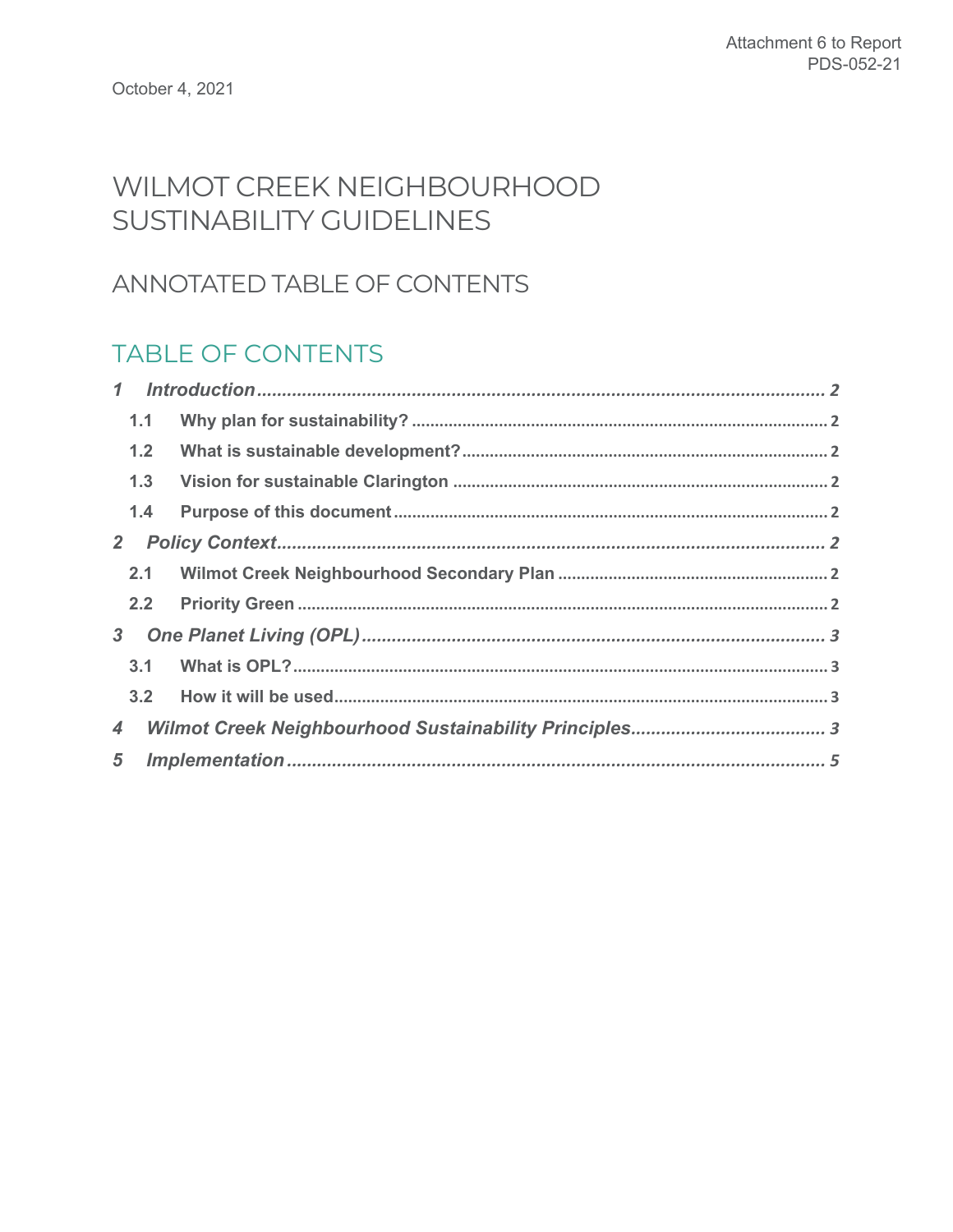## 1 Introduction

## 1.1 Why plan for sustainability?

 There is mounting evidence that suggests that Canadian lifestyles require four planet's worth of resources. Our patterns of behaviour are unsustainable, particularly in the context of a changing climate. In order to reverse course, cities are increasingly relied upon to develop and implement sustainability strategies that consider its streets, buildings, open spaces, and people. When all elements of a community are designed sustainably, the gains become exponential, outweighing the sum of its parts.

## 1.2 What is sustainable development?

 Sustainable development incorporates decision-making and action that ensures a healthy environment, vibrant communities, and economic vitality for current and future generations. Sustainable development ensures that a community's current resource needs are satisfied without impacting the availability of resources for future generations. As per the Clarington Official Plan (OP), this translates into sustainable urban and architectural design that creates a comfortable environment for residents and establishes a positive image for the community. Moreover, the OP recognizes that sustainable design contributes to community and environmental health, a high quality of life, and climate change mitigation and preparedness.

## 1.3 Vision for sustainable Clarington

 The Municipality of Clarington has committed to pursuing a sustainable future, as outlined in the OP and the Priority Green Clarington Development Framework (Priority Green). These documents, which together establish the principles of sustainability, are used by the Municipality in the development of other plans and master plans to achieve a healthy natural environment, vibrant communities, and a strong economy

## 1.4 Purpose of this document

 The purpose of the Wilmot Creek Neighbourhood Sustainability Guidelines (Sustainability Guidelines) is to expand on Priority Green and define sustainability priorities specific to the Wilmot Creek Neighbourhood Development.

## 2 Policy Context

2.1 Wilmot Creek Neighbourhood Secondary Plan

## 2.2 Priority Green

 These sections will provide background information on the Wilmot Creek Neighbourhood Secondary Plan (Secondary Plan) and Priority Green as it relates to sustainability principles. This document will build from this work, providing direction to ensure Wilmot Creek Neighbourhood is designed and constructed in a sustainable manner.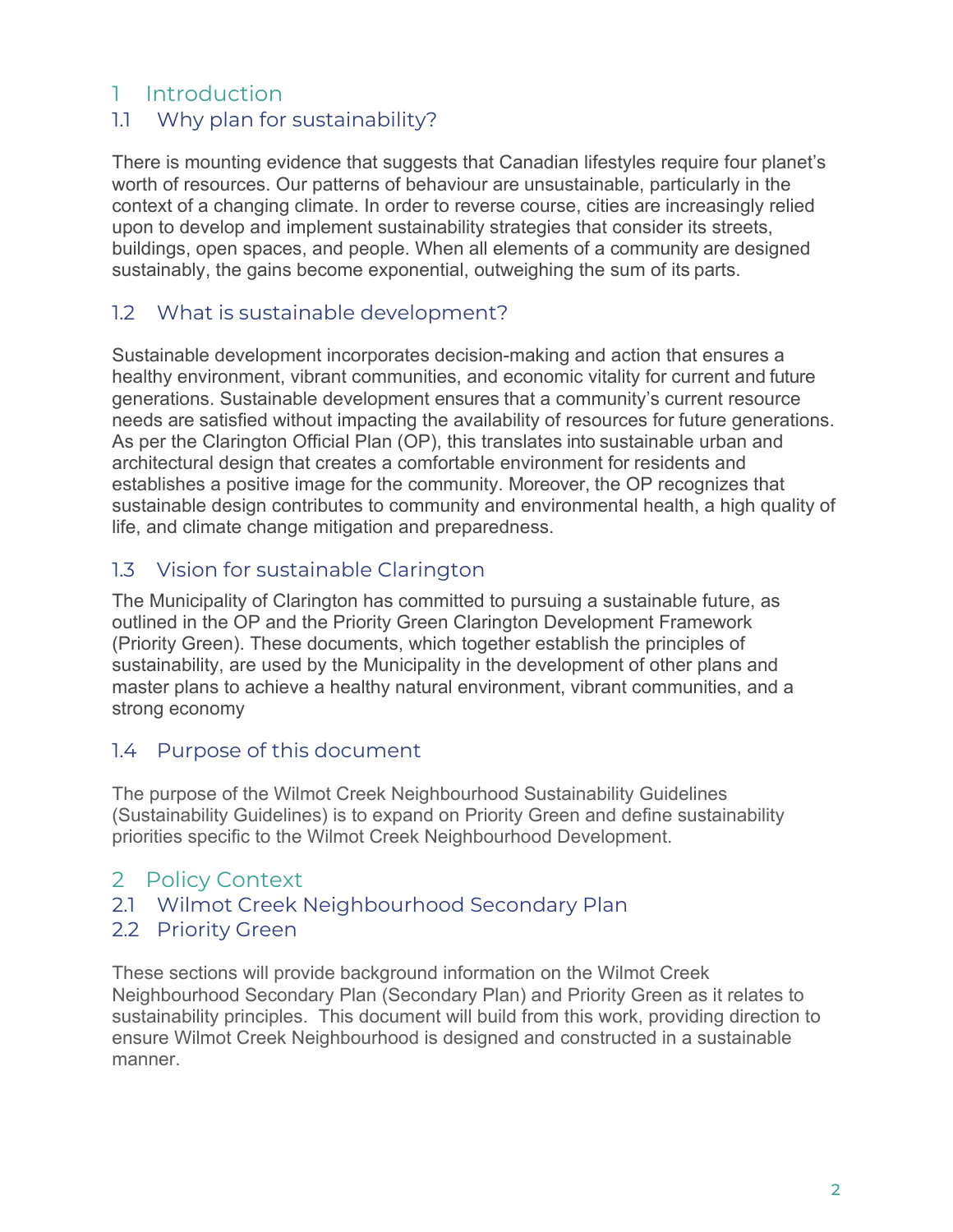# <span id="page-2-0"></span>3 One Planet Living (OPL)

## 3.1 What is OPL?

 One Planet Living (OPL) is a sustainability framework that provides developers and community builders with a framework with which to reduce the negative environmental and social impacts associated with the way we design, build, and interact with our communities. It aims to create a future where it is attractive and affordable for people to lead happy and healthy lives using a fair share of the Earth's resources.

 OPL's 10 guiding principles provide a framework that embodies all elements of a project. They give us a shared lens and language from which we can map together the different aspects of sustainability each partner brings to a project, demonstrating the collective impact a development team can have on its local community. It brings social, economic and environmental sustainability together.

## *OPL's 10 Principles:*



## 3.2 How it will be used

 While OPL can be used as a third-party certification, it is also commonly employed as an organizing framework for sustainability. OPL addresses all domains of sustainability, including environmental, social and economic. Therefore, it encourages a holistic and integrated approach to sustainability that ensures developments have a meaningful impact on their communities. Furthermore, unlike other frameworks, One Planet Living is a flexible tool without preassigned credits or prerequisites. This affords a great deal of flexibility, whereby sustainability can be addressed in a context-specific manner. The Sustainability Guidelines will utilize the OPL framework as an outline to structure its sustainability principles and strategies.

## 4 Wilmot Creek Neighbourhood Sustainability Principles

 This section will outline the specific sustainability priorities which will be addressed by the Sustainability Guidelines. Organized by One Planet Living Principle, each priority will further the objectives outlined in the Secondary Plan and Priority Green. Additional topics may be identified at a later date to ensure a holistic approach to sustainability.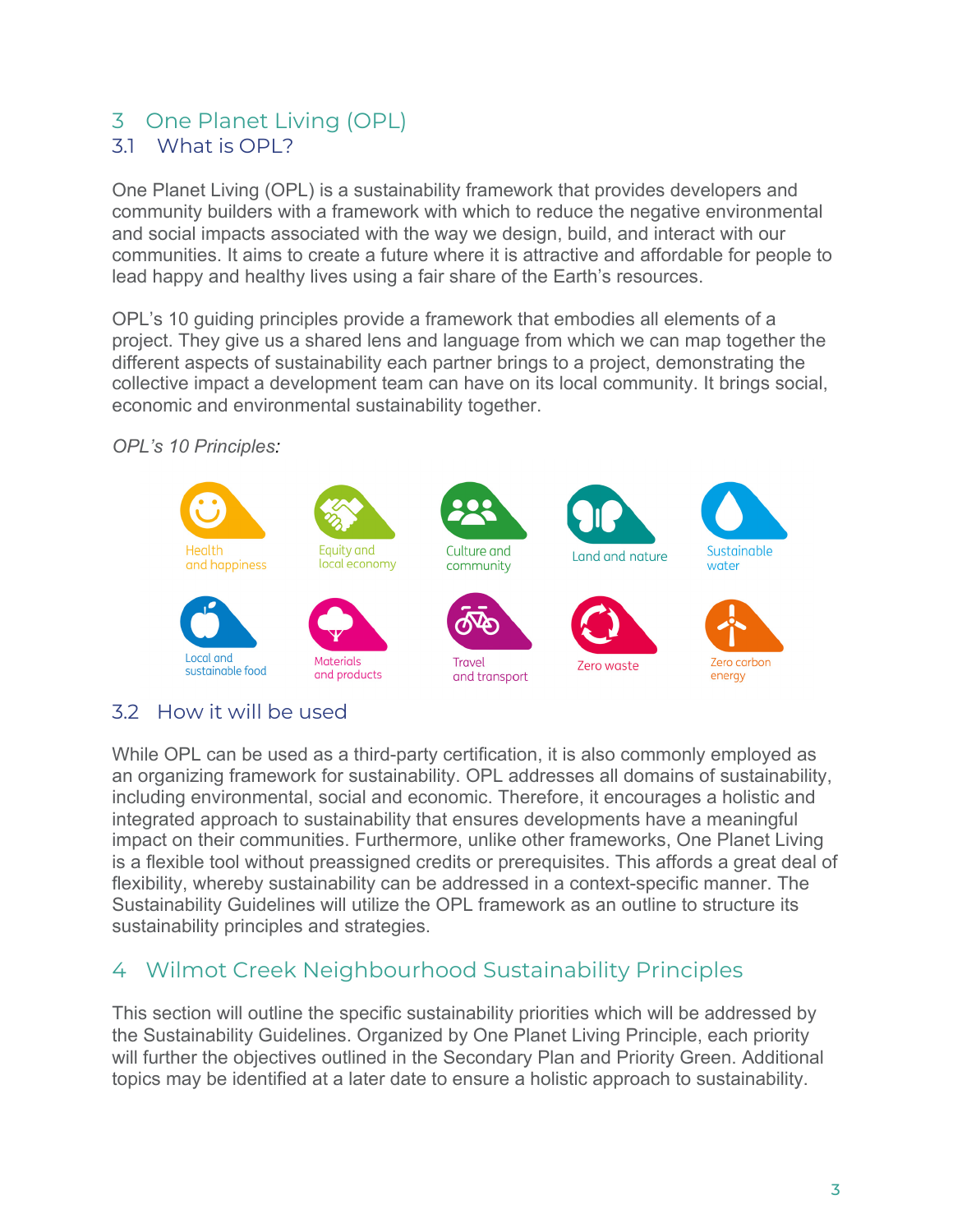- 
- Access to Parks and Open Spaces
- 
- 

### **Equity and Local Economy**

- Affordable Housing **Zero Waste**
- 
- 
- 

## **Culture and Community Culture and Transport**

- 
- Outdoor Amenity Space Walkability
- Cultural Heritage Resources Sidewalk Provision

#### **Land Use and Nature <b>•** Bike Network

- 
- Ecological Functions Access to Transit
- 
- Ecological Integrity  **Surface Parking**
- Heat Island Effect

### **Sustainable Water** • Solar Readiness

- 
- Stormwater Runoff in Parking Areas Renewable Energy
- Irrigation
- Rainwater Management
- Native, Drought-Tolerant Plants
- Building Water Efficiency
- Water Metering

#### **Health and Happiness Local and Sustainable Food**

• Outdoor Air Quality • Local food production

#### • Access to Daily Needs **Materials and Products**

- Access to Civic Spaces Recycled/Reclaimed Materials
	- Sustainable Materials

- Universal and Accessible Design Waste Collection and Storage
- Housing Types and Size **•** Nonhazardous Construction
- Accessibility within the Public Realm Construction Waste Management

- Public Art Consumers Accessible Pedestrian Infrastructure
	-
	-
	- Bike Storage
	-
- Light Pollution Compact Development
	-
- Tree Canopy  **Electric Vehicle Charging Station** 
	-

### **Zero Carbon**

- 
- Water Quality  **Building Resilience** 
	-

For each sustainability priority, the Sustainability Guidelines will outline both 'Mandatory' and 'Voluntary' performance measures. Table 1 provides an example of mandatory and voluntary performance measures for 'Rainwater Management' and "Native, Drought-Tolerant Plants'.